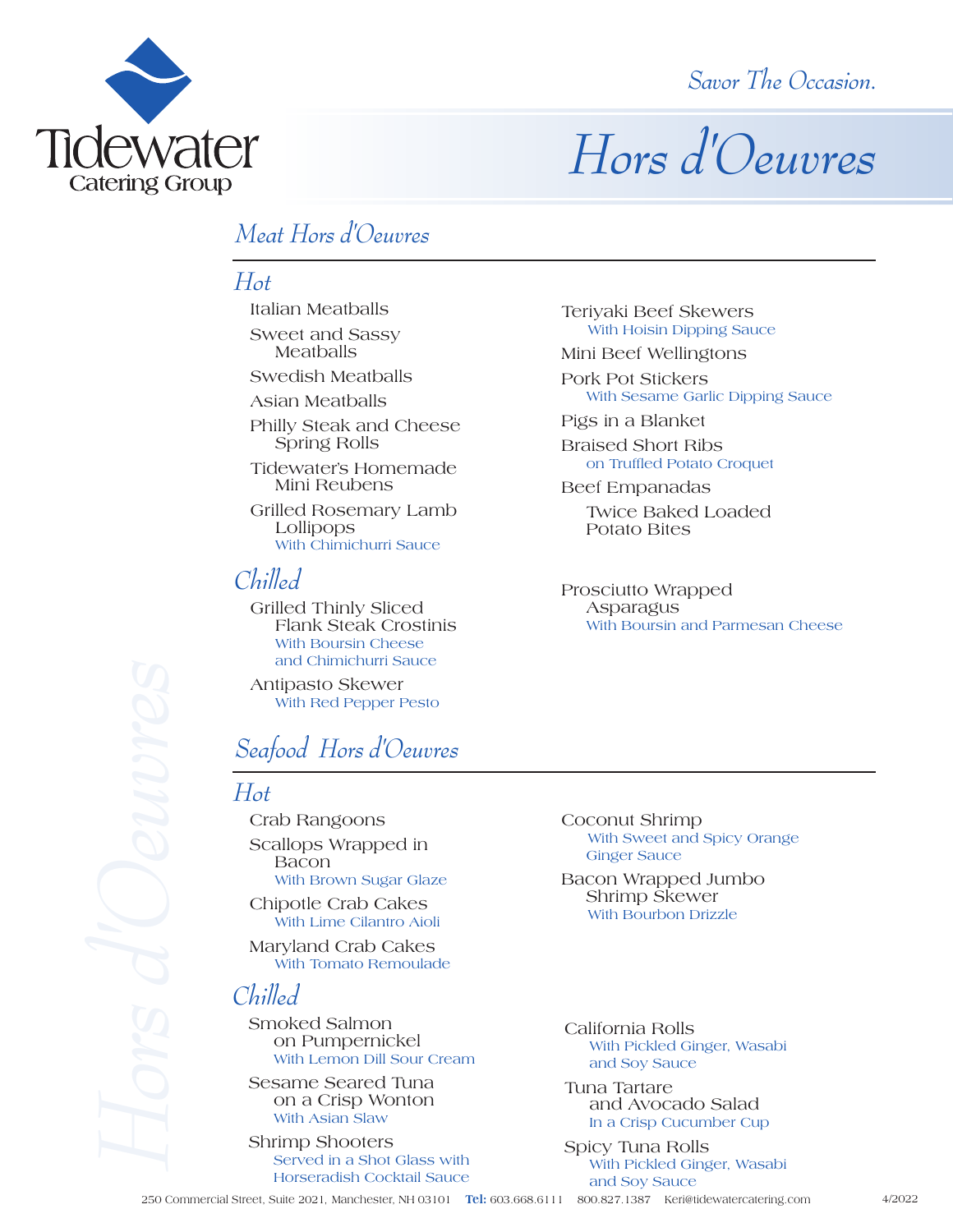

*Savor The Occasion.*

# *Hors d'Oeuvres*

# *Poultry Hors d'Oeuvres*

### *Hot*

Coconut Chicken With Orange-ginger Sauce Chicken Cordon Bleu Bites

Lemon Chicken Satay

### *Chilled*

Chicken Waldorf Salad on Naan Bread

# *Vegetarian Hors d'Oeuvres*

### *Hot*

Veggie Spring Rolls With General Tso's Dipping Sauce

Spanakopita Veggie Pot Stickers<br>With Garlic Sesame Sauce

# *Chilled*

European Cucumber Cup With Honey Dill Cream Cheese

Deviled Eggs

Tomato, Basil and Mozzarella Skewers With Balsamic Reduction

Tomato, Basil and Mozzarella Crostinis With Balsamic Reduction

*Sliders* 

Philly Steak and Cheese Sliders Shaved Steak with Cheese and Onions Spanakopita<br>
Veggie Pot Stickers<br>
With Garlic Sesame Sauce<br>
Chilled<br>
European Cucumber Cu<br>
With Honey Dill Cream Ch<br>
Deviled Eggs<br>
Tomato, Basil and<br>
Mozzarella Skewers<br>
With Balsamic Reduction<br>
Tomato, Basil and<br>
Mozzarel

All American Sliders Grilled Beef, Lettuce, Tomatoes, Pickles, Mustard and Ketchup

Chicken Quesadilla Trumpets

Buffalo Chicken Tenders With Bleu Cheese Dipping Sauce

Orange Ginger Chicken Bites With Scallion Mandarin Sauce

Spinach and Parmesan Cheese Stuffed Mushrooms

Mini Baked Brie Bites With Raspberry and Almond

Gouda Arancini Rice Balls Over a bed of Marinara

Vegetable Sushi Rolls With Pickled Ginger, Wasabi and Soy Sauce

Tortellini Pasta Skewers Marinated with Herbs

Tomato and Basil With Whipped Ricotta on Asian Spoon

Chicken BLT Sliders Apple Wood Bacon, Lettuce, Sliced Tomato and Honey Mustard Aioli

Crab Cake Sliders Spicy Remoulade